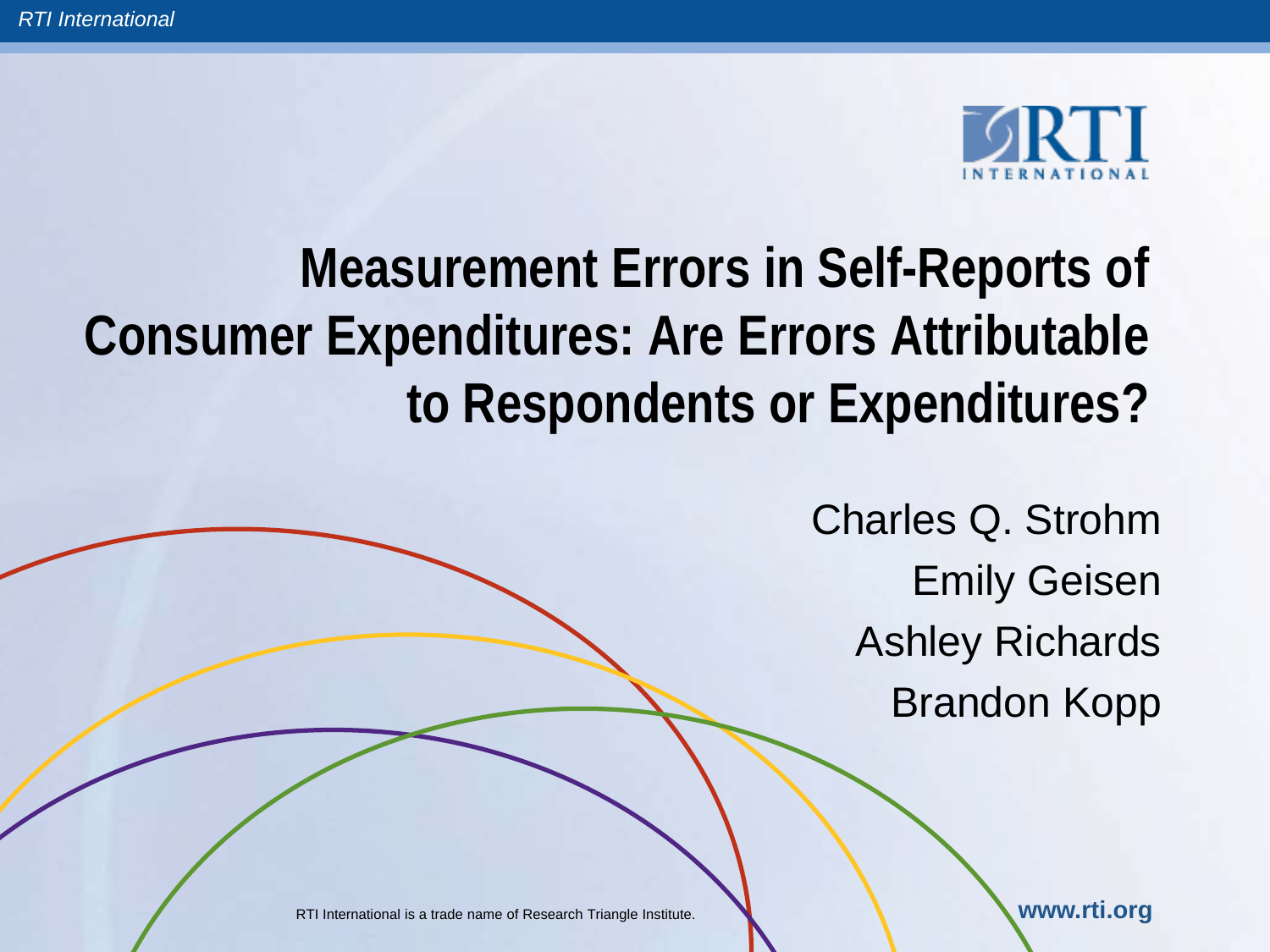## Correlates of Recall Error

- We know a host of factors affect recall …
	- Event (e.g., frequency, elapsed time, salience, distinctiveness)
	- Respondent (e.g., age, education, gender)
	- Survey design (e.g., mode, question wording)
	- … but what is their relative importance?

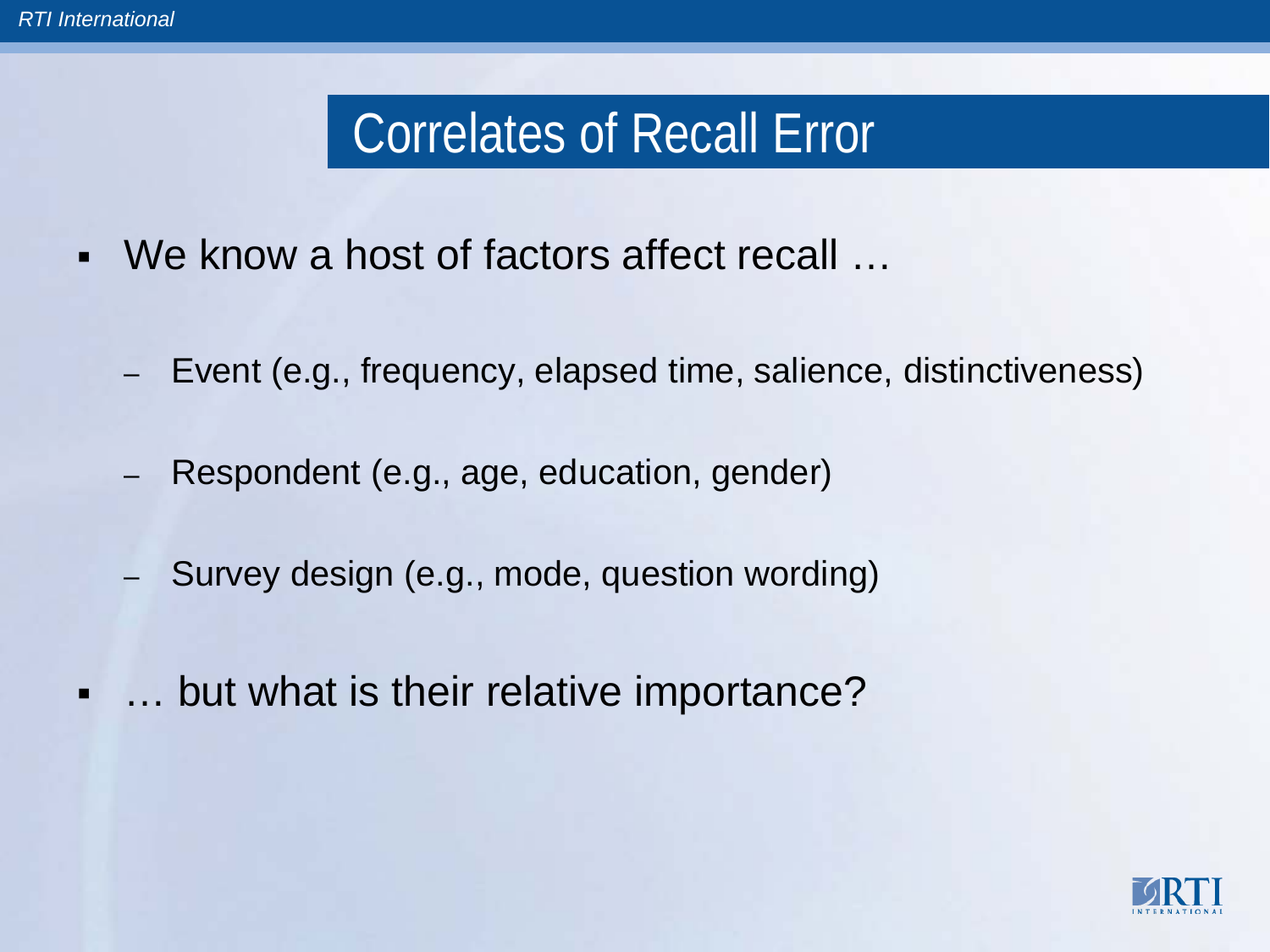### Two Extremes of Measurement Error



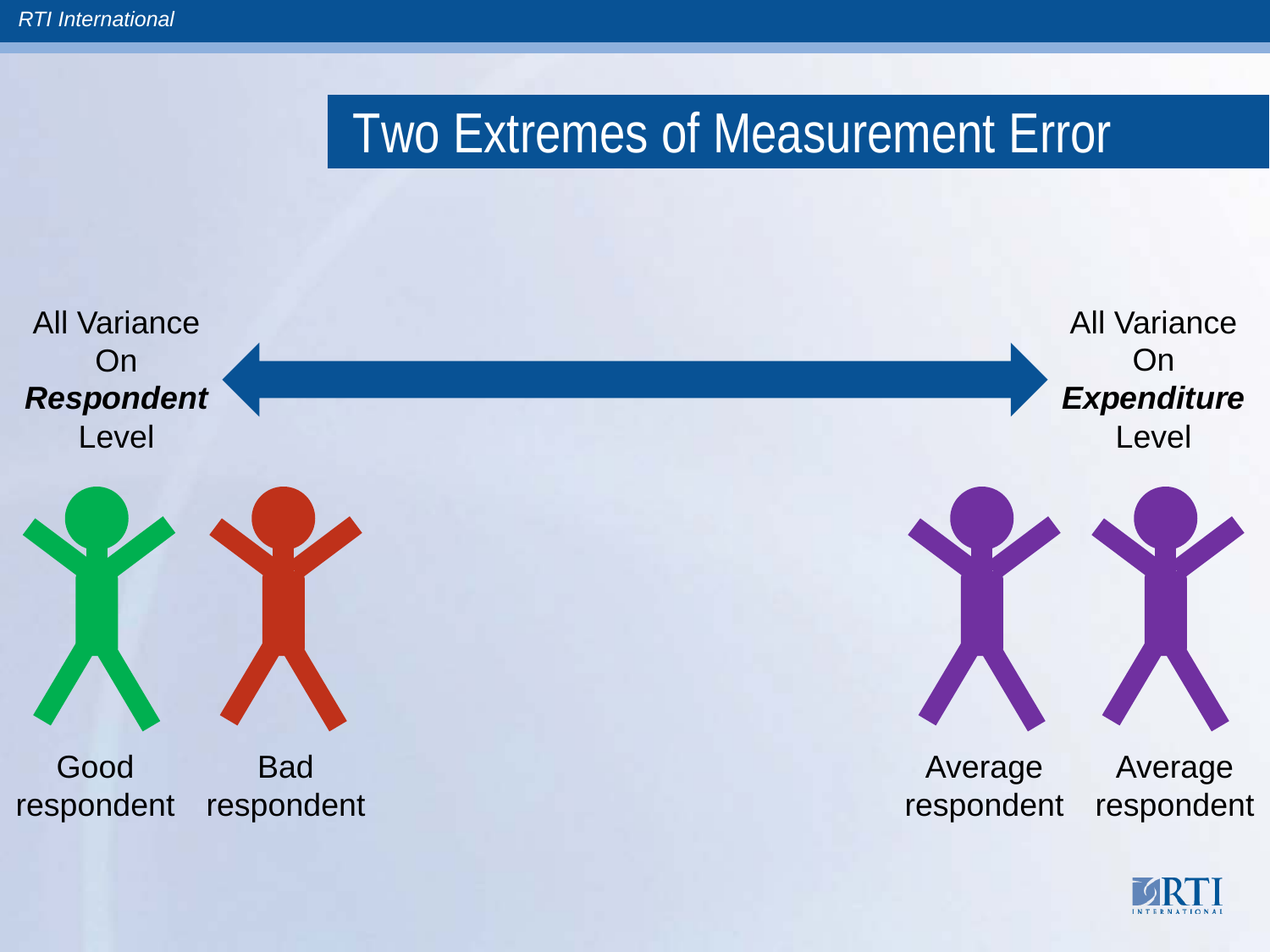## Research Questions

- 1. How much variance in measurement error is on the *expenditure* versus *respondent* level?
- 2. What respondent and expenditure characteristics are associated with measurement error?
- 3. How much of the variance in measurement error is accounted for by these respondent and expenditure characteristics?

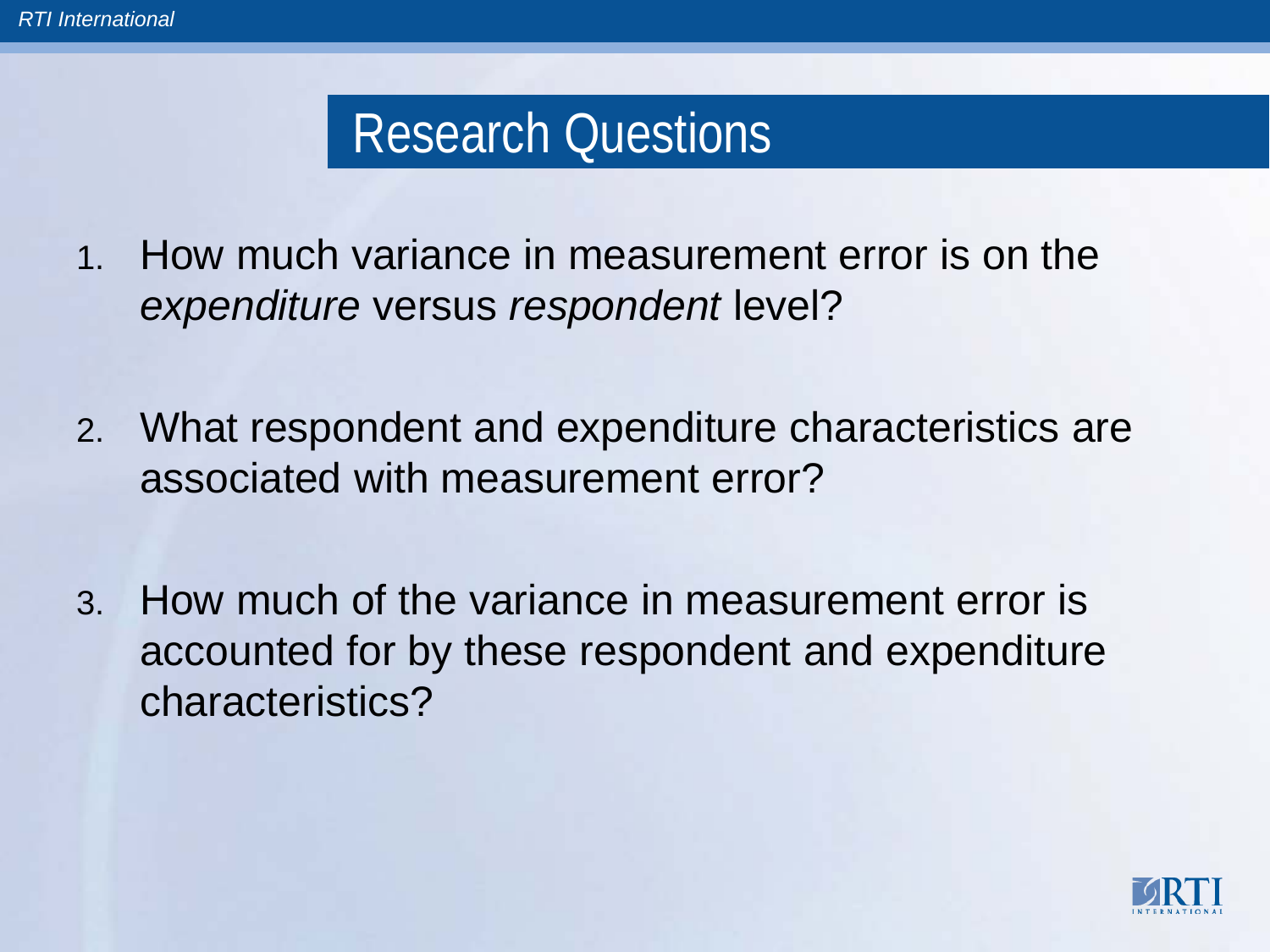# Consumer Expenditure Records Study

- Designed to investigate self-reports of U.S. Consumer Expenditure Quarterly Interview Survey
- 115 respondents completed two CAPI interviews
	- Convenience sample from two sites (DC, NC)
	- Interview 1: Self-reports of consumer expenditures
	- Interview 2: Comparison of records with self-reports
- Analytic sample:
	- 104 respondents
	- 939 expenditures
	- Mean of 9.0 expenditures per respondent  $(SD = 8.2)$ , with maximum of 34 expenditures

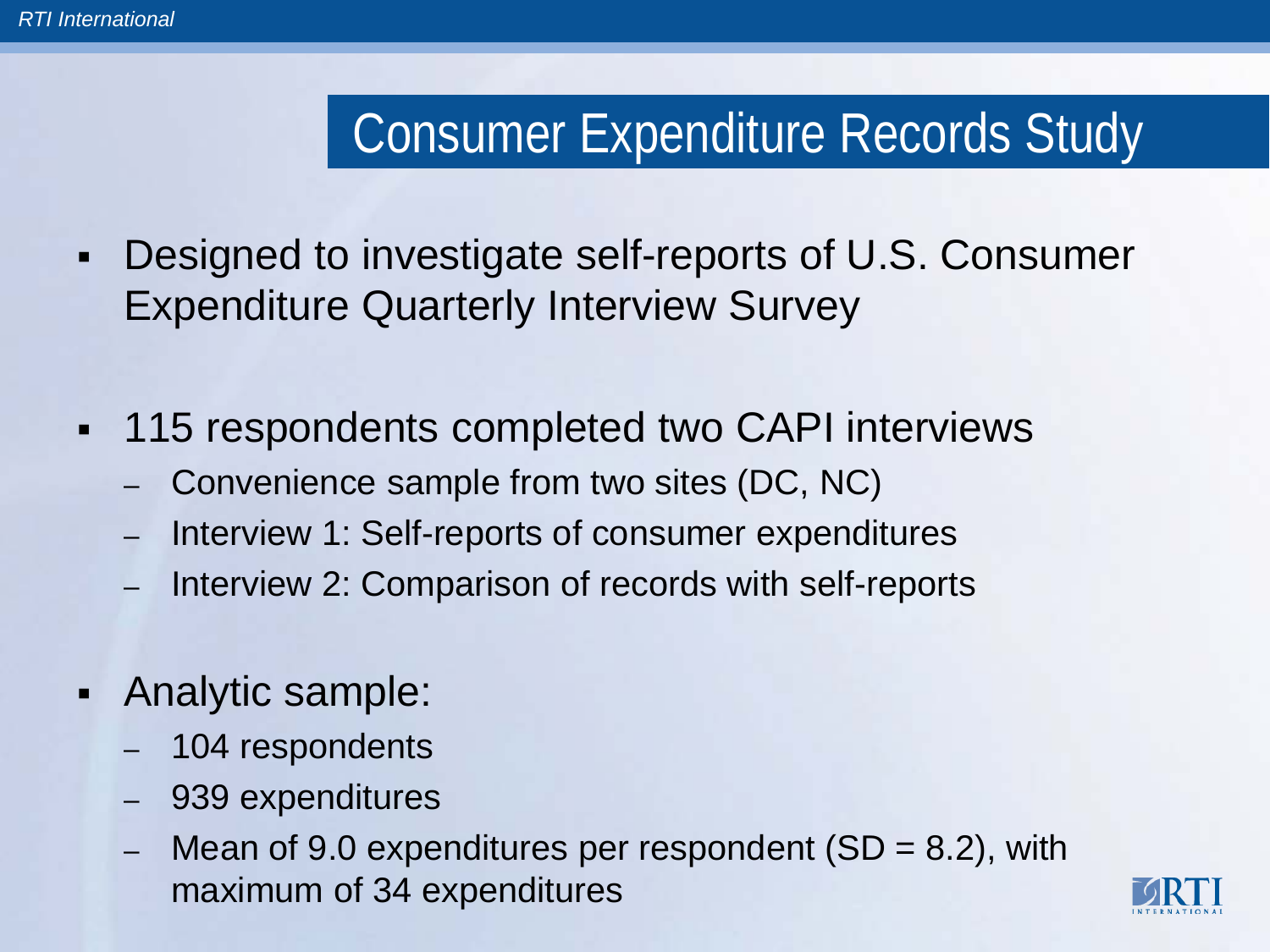#### **Measures**

- Dependent variable: Measurement Error
	- Records are gold standard
	- Percent difference between record and self-report

#### - Independent variables

Respondent Expenditure Employment Amount Education Location (DC, NC)

Gender Type (housing, phone, utilities, appliance Age furniture, clothing, misc.)

Income Time since expenditure

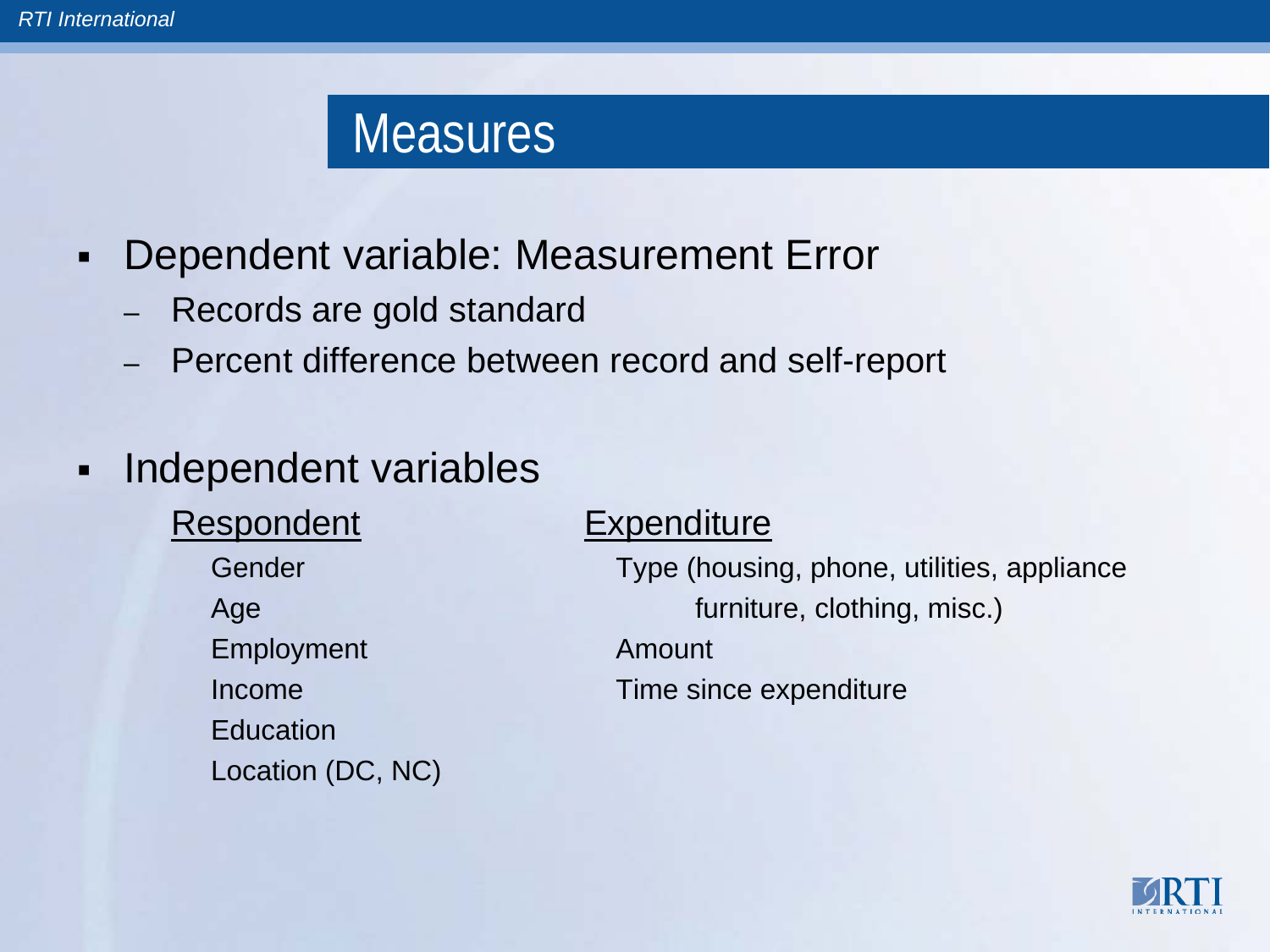# Analytic Approach

- Multi-level models
	- Level 1: Expenditure
	- Level 2: Respondent
- Sequential models
	- (1) Random intercept model
	- (2) Include respondent characteristics
	- (3) Include expenditure characteristics
- **Test for cross-level interactions**

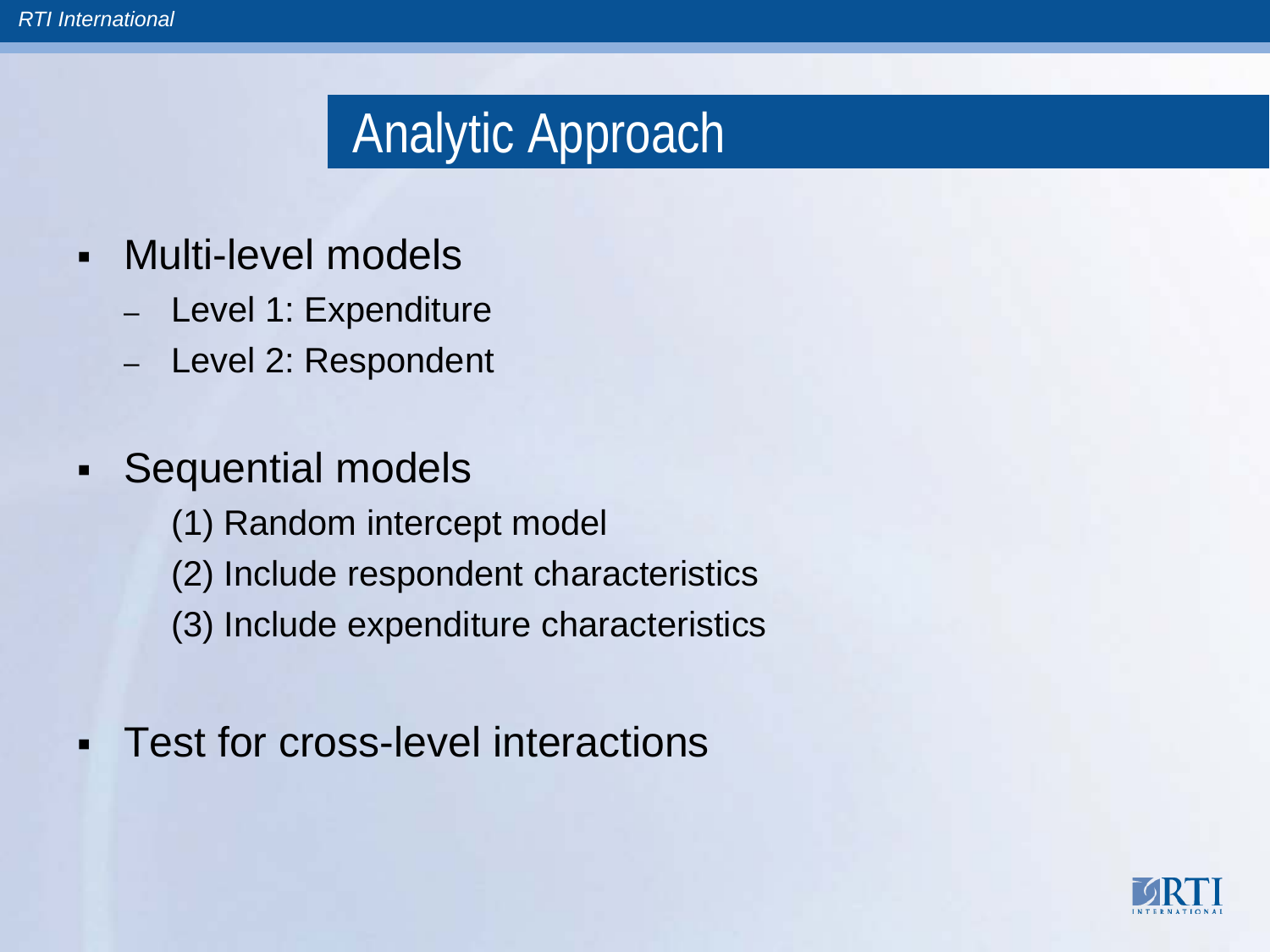# Variance in Random Intercept Model



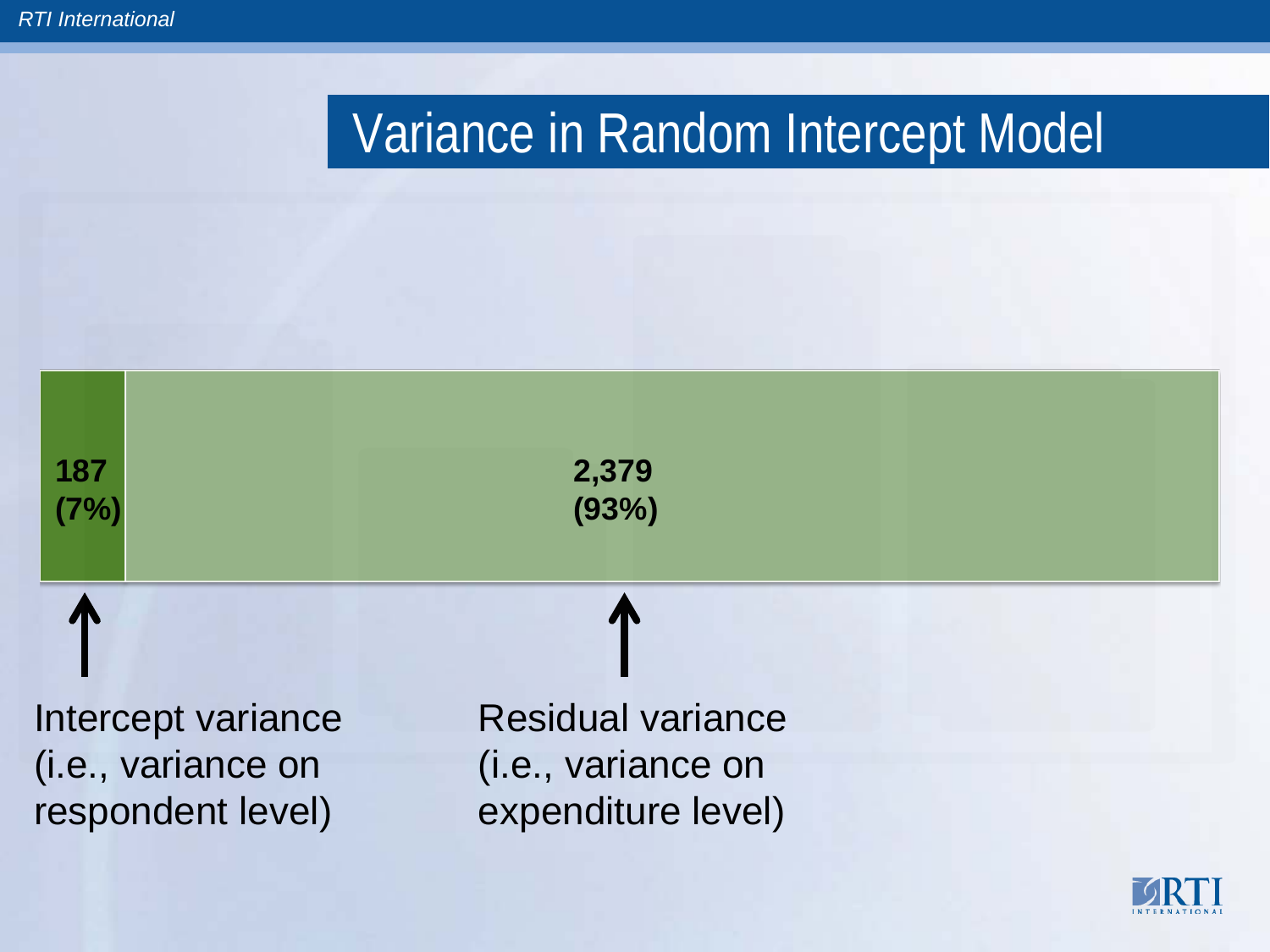## Respondent Characteristics

| <b>Characteristic</b>          | $\mathbf{\beta}$ | Z      |
|--------------------------------|------------------|--------|
| <b>Male</b>                    | 4.3              | 1.0    |
| Age (years)                    | $-0.2$           | $-1.3$ |
| <b>Employed (not employed)</b> | 9.5              | 2.2    |
| Low income (high)              | 8.5              | 1.4    |
| Medium income (high)           | 0.8              | 0.2    |
| HS or less (college)           | $-1.5$           | $-0.3$ |
| Some college (college)         | $-1.4$           | $-0.3$ |
| DC (NC)                        | $-16.0$          | $-2.5$ |

Parameters are from a multi-level model predicting measurement error (percent difference between record and self-report).

Reference category is in parentheses.

Model includes random intercept and expenditure characteristics.

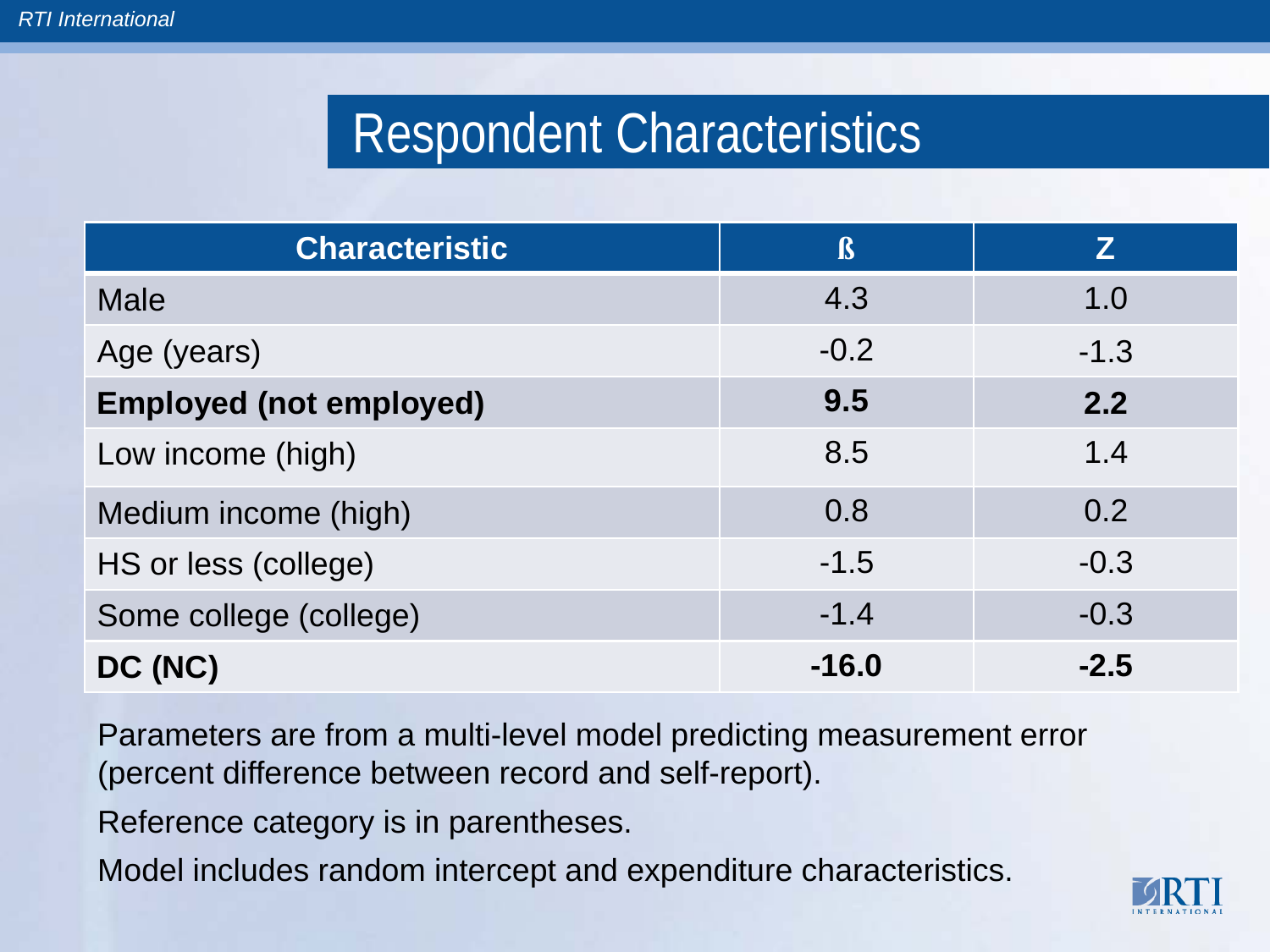## Expenditure Characteristics

| <b>Characteristic</b>       | $\mathbf{\beta}$ | Z      |
|-----------------------------|------------------|--------|
| Phone (housing)             | 0.1              | 0.0    |
| <b>Utilities (housing)</b>  | 20.4             | 2.4    |
| Appliance (housing)         | $-4.5$           | $-0.5$ |
| <b>Furniture (housing)</b>  | 17.6             | 1.8    |
| <b>Clothing (housing)</b>   | 14.0             | 1.7    |
| Misc. (housing)             | 3.4              | 0.4    |
| Amount (dollars)            | $-0.0038$        | $-0.7$ |
| 2 months ago (current/last) | $-5.0$           | $-1.2$ |
| 3 months ago (current/last) | $-2.3$           | $-0.5$ |

Parameters are from a multi-level model predicting measurement error (percent difference between record and self-report).

Reference category is in parentheses.

Model includes random intercept and respondent characteristics.

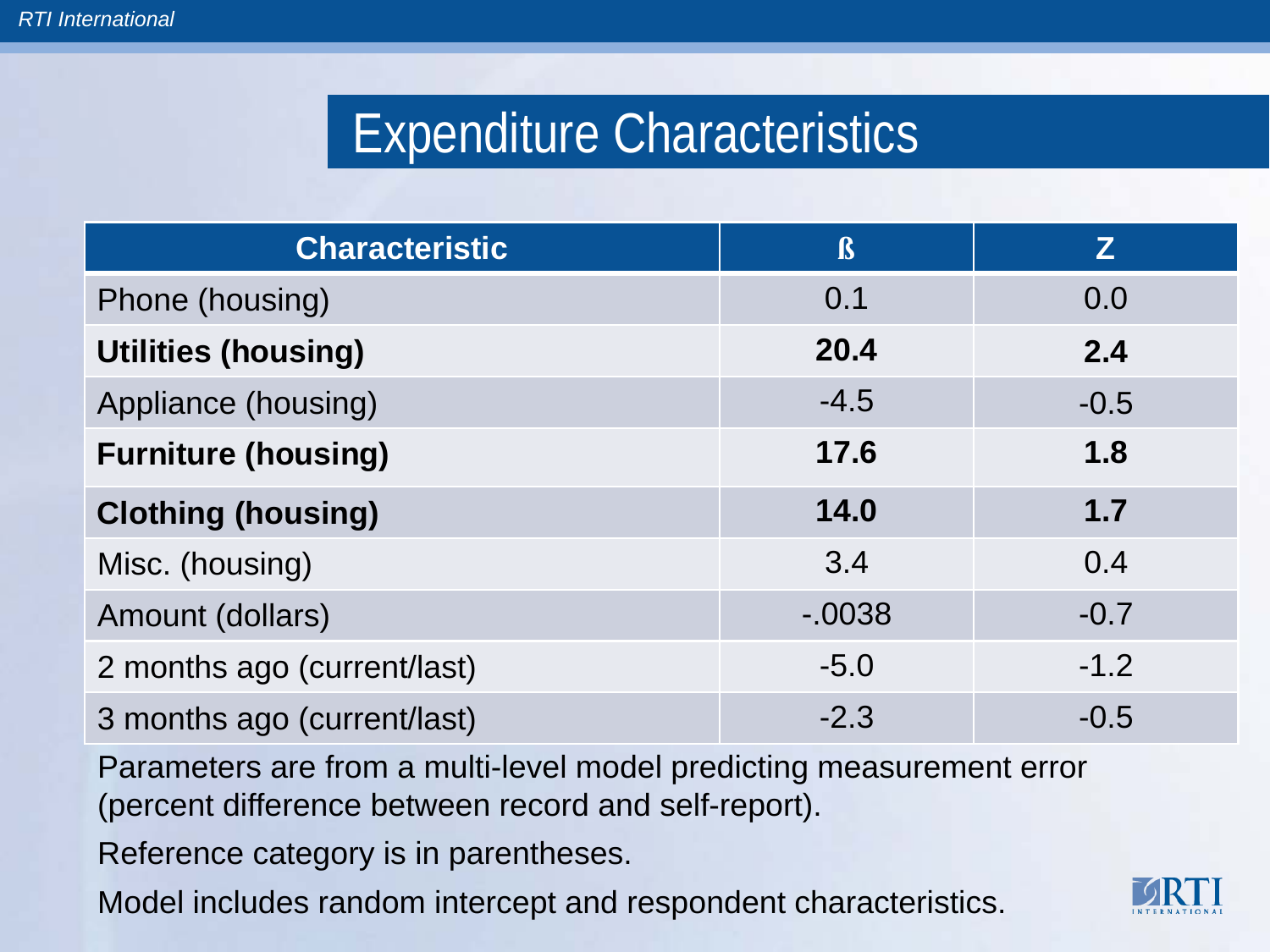### **Limitations**

- Small-scale study based on convenience sample
- Unknown whether results apply to topics other than expenditures
- We explained little variance on expenditure level (4%)

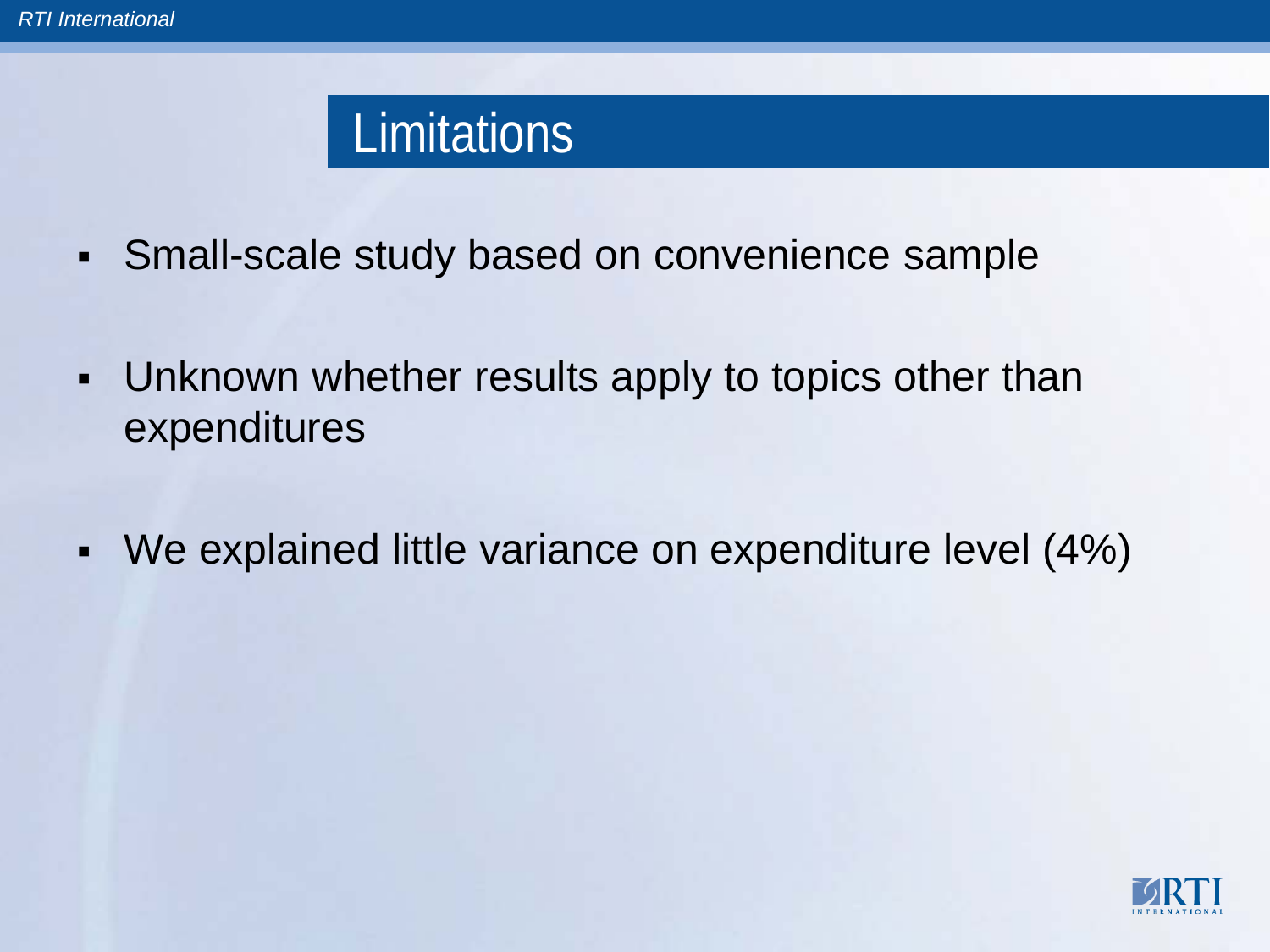#### **Summary**

#### • Key Findings

- 93% of variance is on expenditure level: we are close to the extreme of all variance due to expenditures
- Greater measurement error among employed & NC respondents
- Utilities, furniture, clothing had greater measurement error
- **-** Implications
	- Academics: research on expenditure characteristics
	- Survey practitioners: administrative records, question design